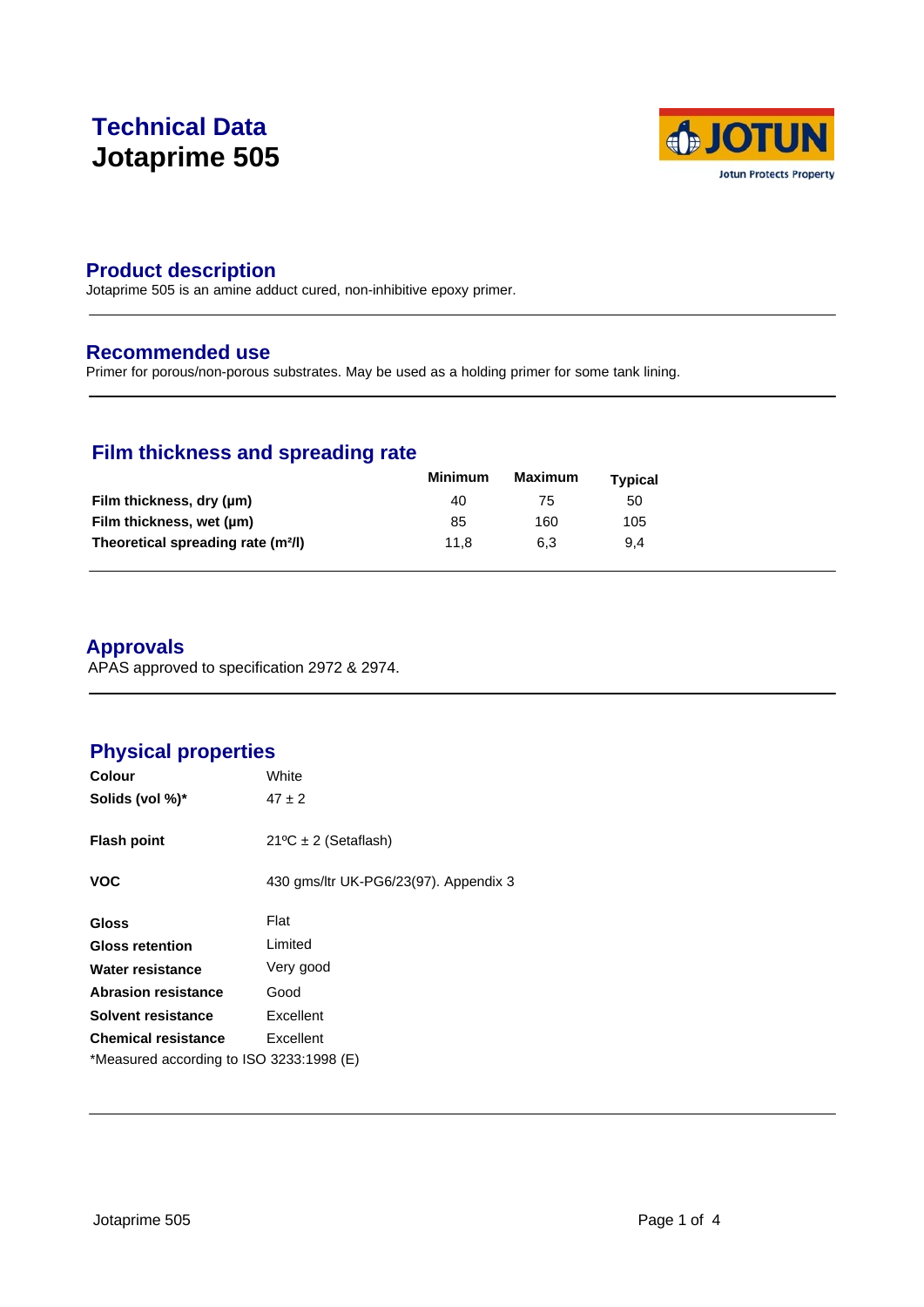# **Surface preparation**

All surfaces should be clean, dry and free from contamination. The surface should be assessed and treated in accordance with ISO 8504.

#### **Bare steel**

Cleanliness: Blast cleaning to Sa 2½ (ISO 8501-1:2007). Roughness: using abrasives suitable to achieve grade Fine to Medium S/G (30-85 µm, Ry5) (ISO 8503-2)

#### **Other surfaces**

For aluminium and galvanised surface; degreasing, light abrading or sweep blasting. For stainless steel; light abrading or sweep blasting using chloride free, non-metallic abrasive.

The coating may be used on other substrates. Please contact your local Jotun office for more information.

### **Condition during application**

For steel substrate: The temperature of the substrate should be minimum 10°C and at least 3°C above the dew point of the air, temperature and relative humidity measured in the vicinity of the substrate. For Concrete: The moisture content in the concrete should not exceed 4 % (by weight). The coating should not be exposed to oil, chemicals or mechanical stress until fully cured.

### **Application methods**

| <b>Spray</b> | Use airless spray or conventional spray |
|--------------|-----------------------------------------|
| Brush        | Recommended for touch-up purposes.      |

### **Application data**

| Mixing ratio (volume)           | 4:1                                                                                                                                                                                                                                                                                                                                                                                                          |
|---------------------------------|--------------------------------------------------------------------------------------------------------------------------------------------------------------------------------------------------------------------------------------------------------------------------------------------------------------------------------------------------------------------------------------------------------------|
| Mixing                          | 4 parts of Comp. A (base) to be mixed thoroughly with 1 part Jotaprime 505,<br>Comp. B (curing agent).                                                                                                                                                                                                                                                                                                       |
| Pot life $(23^{\circ}C)$        | 8 hours                                                                                                                                                                                                                                                                                                                                                                                                      |
| <b>Thinner/Cleaner</b>          | Jotun Thinner No. 17                                                                                                                                                                                                                                                                                                                                                                                         |
| Guiding data airless spray      |                                                                                                                                                                                                                                                                                                                                                                                                              |
| Pressure at nozzle              | 9 - 15 MPa (1300 - 2170 psi)                                                                                                                                                                                                                                                                                                                                                                                 |
| Nozzle tip                      | $0.015 - 0.019$ " (0.38 - 0.48 mm)                                                                                                                                                                                                                                                                                                                                                                           |
| Spray angle                     | $40^\circ$ - $80^\circ$                                                                                                                                                                                                                                                                                                                                                                                      |
| Guiding data conventional spray |                                                                                                                                                                                                                                                                                                                                                                                                              |
| Pressure at nozzle              | 0.25 - 0.35 MPa (40 - 50 psi)                                                                                                                                                                                                                                                                                                                                                                                |
| Nozzle tip                      | $0.071 - 0.091$ " (1.8 - 2.3 mm)                                                                                                                                                                                                                                                                                                                                                                             |
| <b>Note</b>                     | Min. 60 mesh recommended, check to ensure filter is clean.<br>When using conventional spray: thinning with up to 10% of the recommended<br>thinner may be required for acceptable atomisation. Wetted parts should be<br>corrosion resistant and suitable for use with chemical solvents. This method of<br>application is suited to use on small or complex shapes where additional control is<br>required. |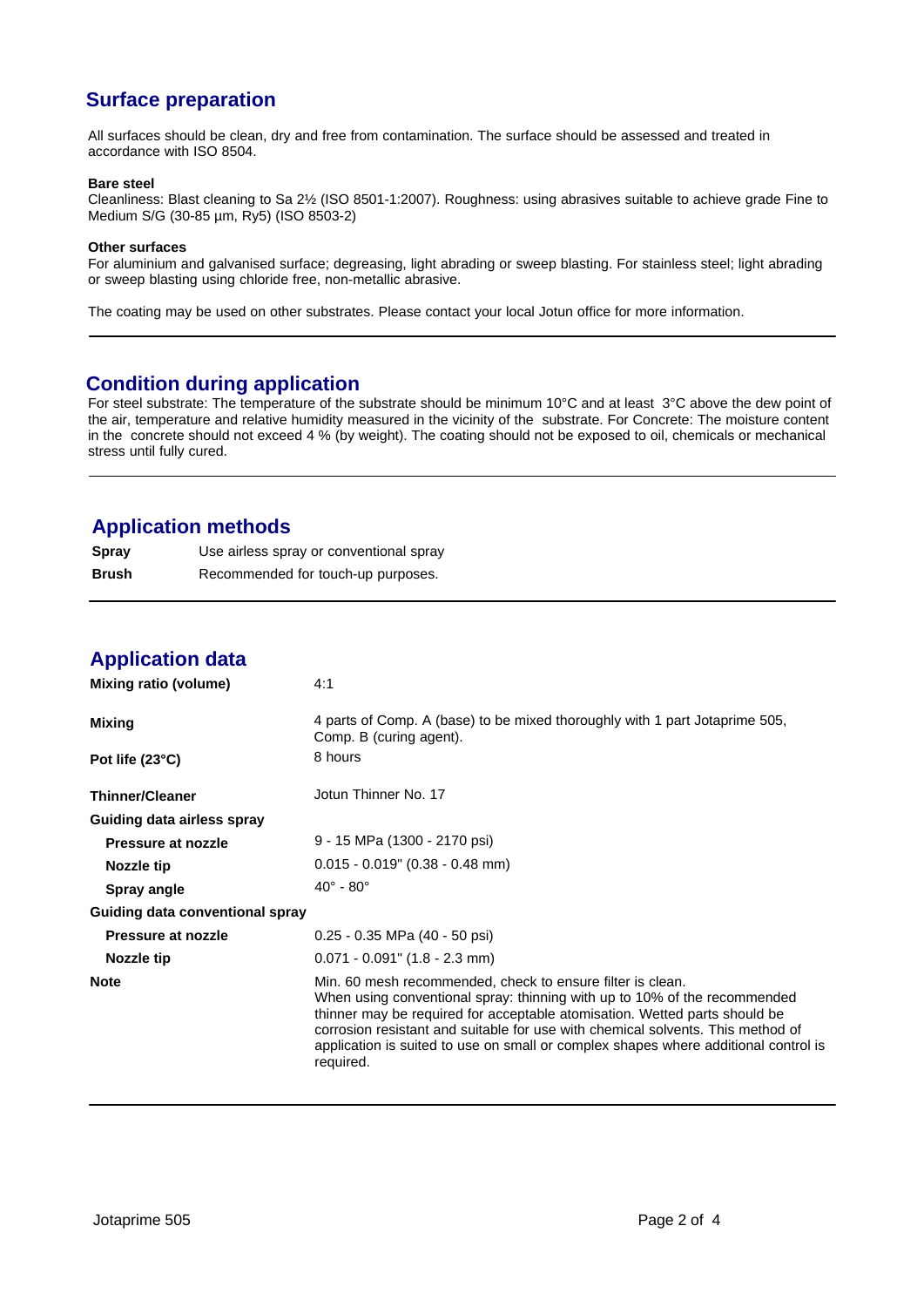## **Drying time**

Drying times are generally related to air circulation, temperature, film thickness and number of coats, and will be affected correspondingly. The figures given in the table are typical with:

Good ventilation (Outdoor exposure or free circulation of air)

- Typical film thickness
- One coat on top of inert substrate

| Substrate temperature  | $10^{\circ}$ C | $23^{\circ}$ C | $40^{\circ}$ C |
|------------------------|----------------|----------------|----------------|
| <b>Surface dry</b>     | 1 h            | 0.5h           | 0.25h          |
| Through dry            | 8 h            | 4 h            | 2 h            |
| Cured                  | 14d            | 7 d            | 3 d            |
| Dry to recoat, minimum | 8 h            | 4 h            | 2 h            |
|                        |                |                |                |

**Dry to recoat, maximum <sup>1</sup>**

1 The surface should be dry and free from any contamination prior to application of the subsequent coat.

The given data must be considered as guidelines only. The actual drying time/times before recoating may be shorter or longer, depending on film thickness, ventilation, humidity, underlying paint system, requirement for early handling and mechanical strength etc. A complete system can be described on a system sheet, where all parameters and special conditions could be included.

# **Typical paint system**

| Jotaprime 505<br>Tankguard 412 | $1 \times 50 \mu m$<br>$2 \times 250$ um | (Dry Film Thickness)<br>(Dry Film Thickness) |  |
|--------------------------------|------------------------------------------|----------------------------------------------|--|
| Jotaprime 505                  | $1 \times 50 \mu m$                      | (Dry Film Thickness)                         |  |
| Tankguard 412                  | $1 \times 400$ um                        | (Dry Film Thickness)                         |  |

**Other systems may be specified, depending on area of use**

#### **Storage**

The product must be stored in accordance with national regulations. Storage conditions are to keep the containers in a dry, cool, well ventilated space and away from source of heat and ignition. Containers must be kept tightly closed.

#### **Handling**

Handle with care. Stir well before use.

#### **Packing size**

20 litre unit: 16 litres Comp. A in a 20 litre container and 4 litres Jotaprime 505, Comp. B in a 5 litre container. or

5 litre unit: 4 litres Comp. A in a 5 litre container and 1 litre Jotaprime 505, Comp. B in a 1 litre container.

### **Health and safety**

Please observe the precautionary notices displayed on the container. Use under well ventilated conditions. Do not breathe or inhale mist. Avoid skin contact. Spillage on the skin should immediately be removed with suitable cleanser, soap and water. Eyes should be well flushed with water and medical attention sought immediately.

**For detailed information on the health and safety hazards and precautions for use of this product, we refer to the Material Safety Data Sheet.**